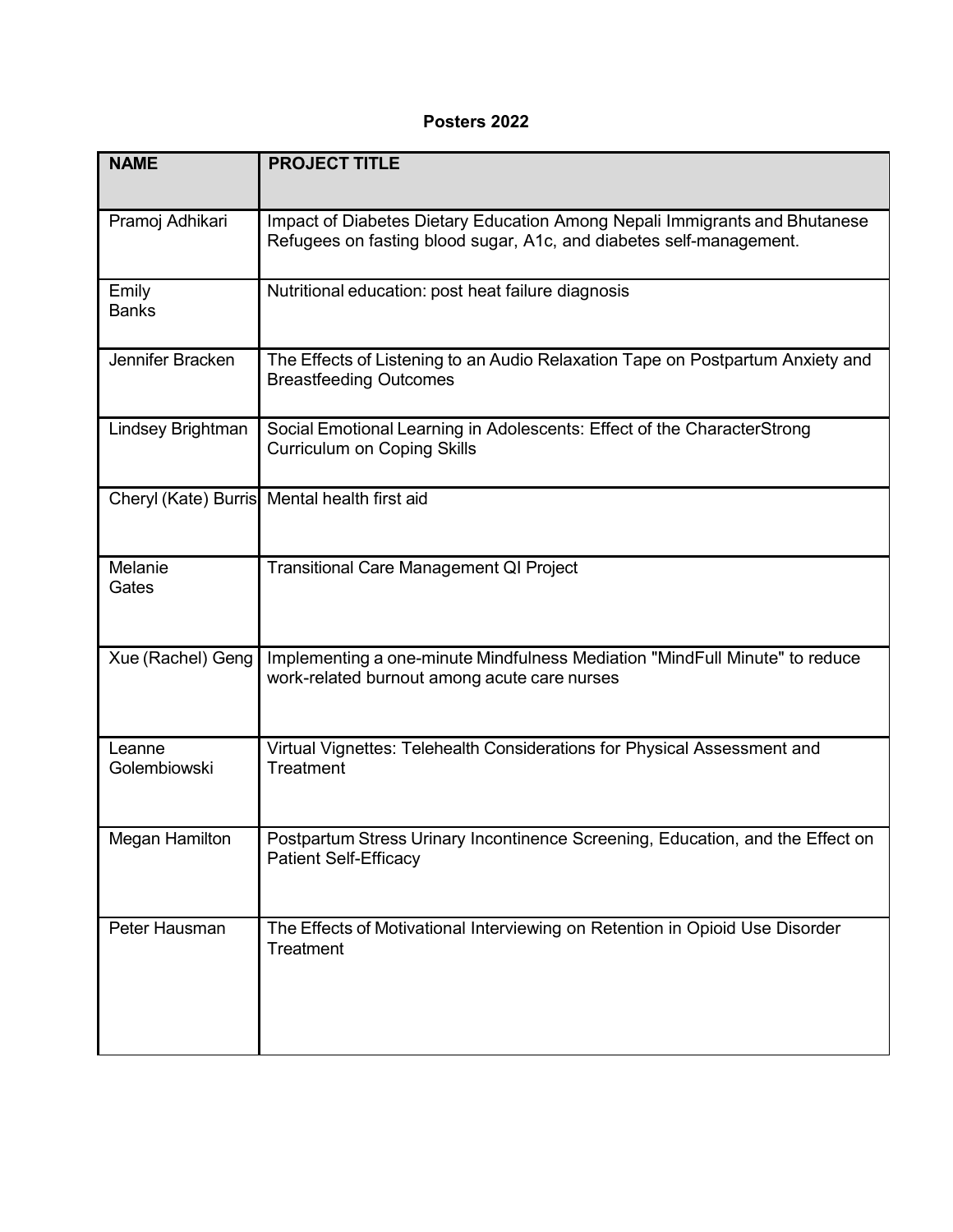| Angie Kennedy               | Promoting Adolescent Mental Health: Community Collaboration in a School<br>Setting                                                                 |
|-----------------------------|----------------------------------------------------------------------------------------------------------------------------------------------------|
| <b>Prakash Kharel</b>       | Motivational Interviewing to Improve Telehealth Counseling Use Among College<br><b>Students with Anxiety</b>                                       |
| Nghi<br>Ngo                 | <b>Nutritional Education for College Students</b>                                                                                                  |
| Lauren<br><b>Phillips</b>   | Healthcare Worker Attitudes and Practices about Major Depressive Disorder in<br>Rural Primary Care: A Mixed Methods Quality Improvement Case Study |
| Rebecca Satter              | Metabolic syndrome; Implementing the National Standards of Care within a<br>Large Community Health Center                                          |
| Pratima Shrestha            | Bi-weekly Diabetes Educational Phone or Video Call in Managing Type Two<br><b>Diabetes</b>                                                         |
| <b>Amber Spencer</b>        | Homeless Youth Mental Health Service Utilization: A Pilot Project Using<br>Motivational Interviewing                                               |
| Linda<br>Trader             | Implementation of a Transgender Toolkit to Enhance Rehabilitation Within<br><b>Washington State Department of Corrections</b>                      |
| Alicia<br>Valentino         | The Pawscribing Project: Assistance Animal Training for Healthcare Providers                                                                       |
| Laura<br>Weeks              | Telehealth Basics: What Every Frontline Nurse Needs to Know                                                                                        |
| Rejita Andrews              | Intermittent Fasting and Prevention of Hyperglycemia                                                                                               |
| James Bolt                  | SAD, an Altered Sleep Cycle and Bi-Daily Light Therapy                                                                                             |
| <b>Adrian Brown</b>         | Reducing Heart Disease in Adults Through Education                                                                                                 |
| Lauren<br><b>Buchberger</b> | Impact of a Breast Cancer Risk Assessment Tool on Mammogram Referral<br>Rates                                                                      |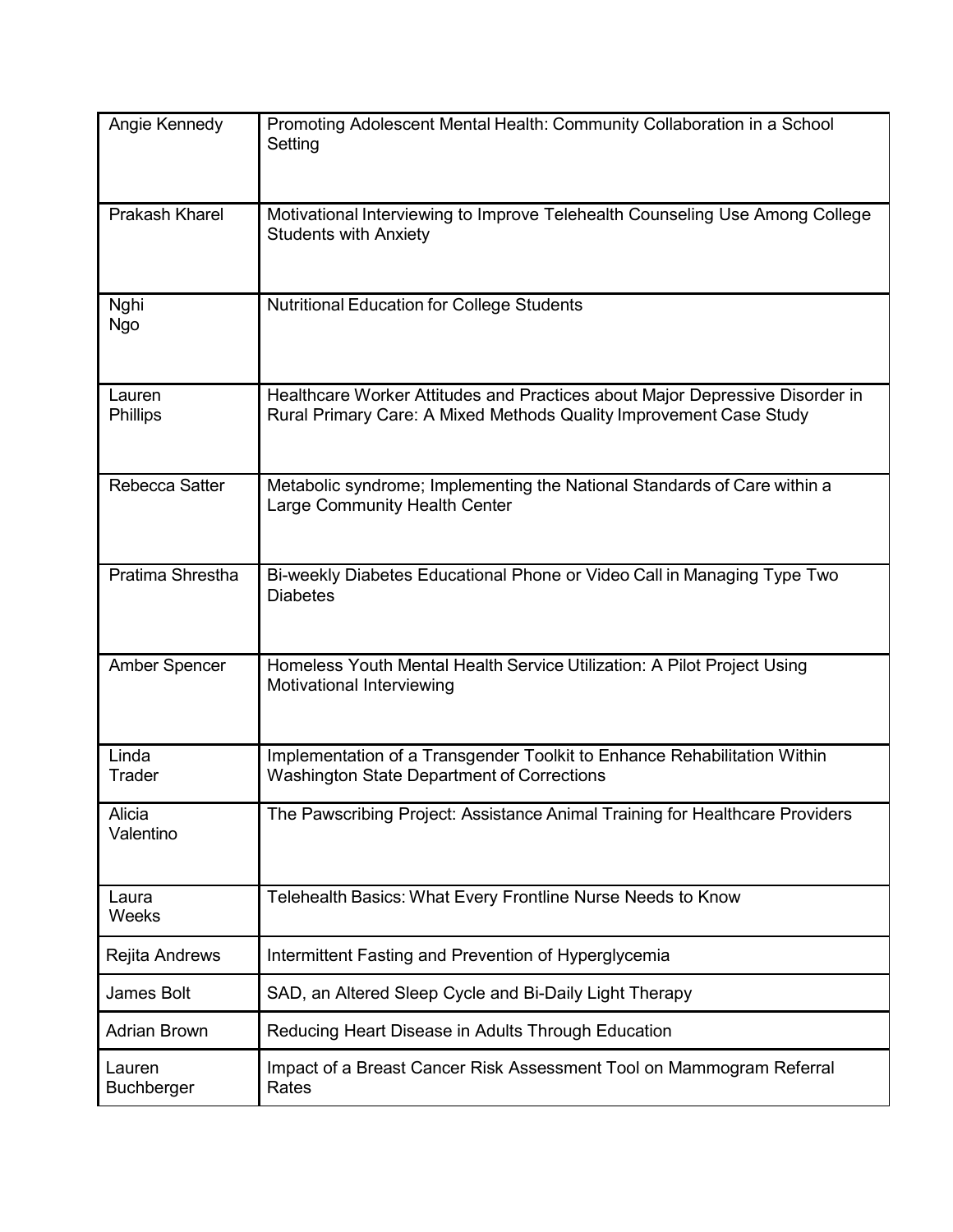| Rosa Crumpton          | Cultural Competence in Caring for Racial Minorities in Primary Care                        |
|------------------------|--------------------------------------------------------------------------------------------|
| <b>Gina Ferrel</b>     | Self-Management of Type Two Diabetes Mellitus in Rural Populace                            |
| Laura Hall             | The Psychosocial Effects of Virtual Reality on Elderly Adults                              |
| Eli Kay                | Evaluating the Outcomes of a Psychiatric Pre-Visit Questionnaire                           |
| <b>Beth Long</b>       | <b>Palliative Care Augmented Referral System</b>                                           |
| <b>Kristy Mitchell</b> | The Relationship Between Digital Media and Mental Health in Adolescents                    |
| Rebecca<br>Morwheis    | The Impact of Implementing a School-Based Health Clinic in a Rural Secondary<br>School     |
| Megan Murphy           | <b>Examining Self-Efficacy and Fatigue in Cancer Patients</b>                              |
| Krystal Orth           | A Workshop on Advanced Care Planning for Primary Care Providers                            |
| Jessica Rodger         | Daily Infant Tummy Time and Enhanced Developmental Milestone Achievement                   |
| <b>Julie Schmitt</b>   | Standardized Pre-operative Ostomy Education and Referral Program                           |
| Tatyana Stepchuk       | (PICS-F) Post Intensive Care Syndrome - A Focus on Family Members                          |
| Carly Williamson       | A Mobile Integrated Health Program Assisting Frequent Non-Emergent 911<br>Callers          |
| Sen Zhao               | Diet, Exercise, Education, and Motivation Affecting Pre-Diabetic Population                |
| Abando, Lorraine       | Nursing Care for the Client Experiencing Alcohol Withdrawal Syndrome                       |
| Anderson, Heather      | Hyperglycemia with Traumatic Brain Injury                                                  |
| Biscocho, Mea          | Nursing Care for the Client Experiencing Upper Gastrointestinal Bleeding                   |
| Bivins, Ashley         | Nursing Care for the Adolescent Client Experiencing Suicidal Ideation                      |
| Brooks, Anthony        | Inpatient Nursing Care for Client at Risk for CAUTI                                        |
| Crosson, Kyara         | Nursing Care for the Laboring Patient with History of Sexual Assault                       |
| Dever, Maddi           | Nursing care of the Client Experiencing Neutropenia Secondary to Inpatient<br>Chemotherapy |
| Dimayuga,              |                                                                                            |
| Francheska             | Nursing Care of the Post-Surgical Patient Following a Hip Fracture                         |
| Elias, Madeleine       | Nursing Care for the Homebound Client at Risk of Pressure Ulcer                            |
| Fortuniak, Barbara     | Back to Basics: Post-Op Nurse's Role in Pressure Injury Prevention                         |
| Freeman, Justyn        | <b>CCU Nursing Care for Clients Post CABG</b>                                              |
| Garcia, Allysen        | IMCU Nursing Care of the Client following Cardiac Surgery                                  |
| George, Maranda        | Birth Center Care of the Patient Experiencing Postpartum Hemorrhage                        |